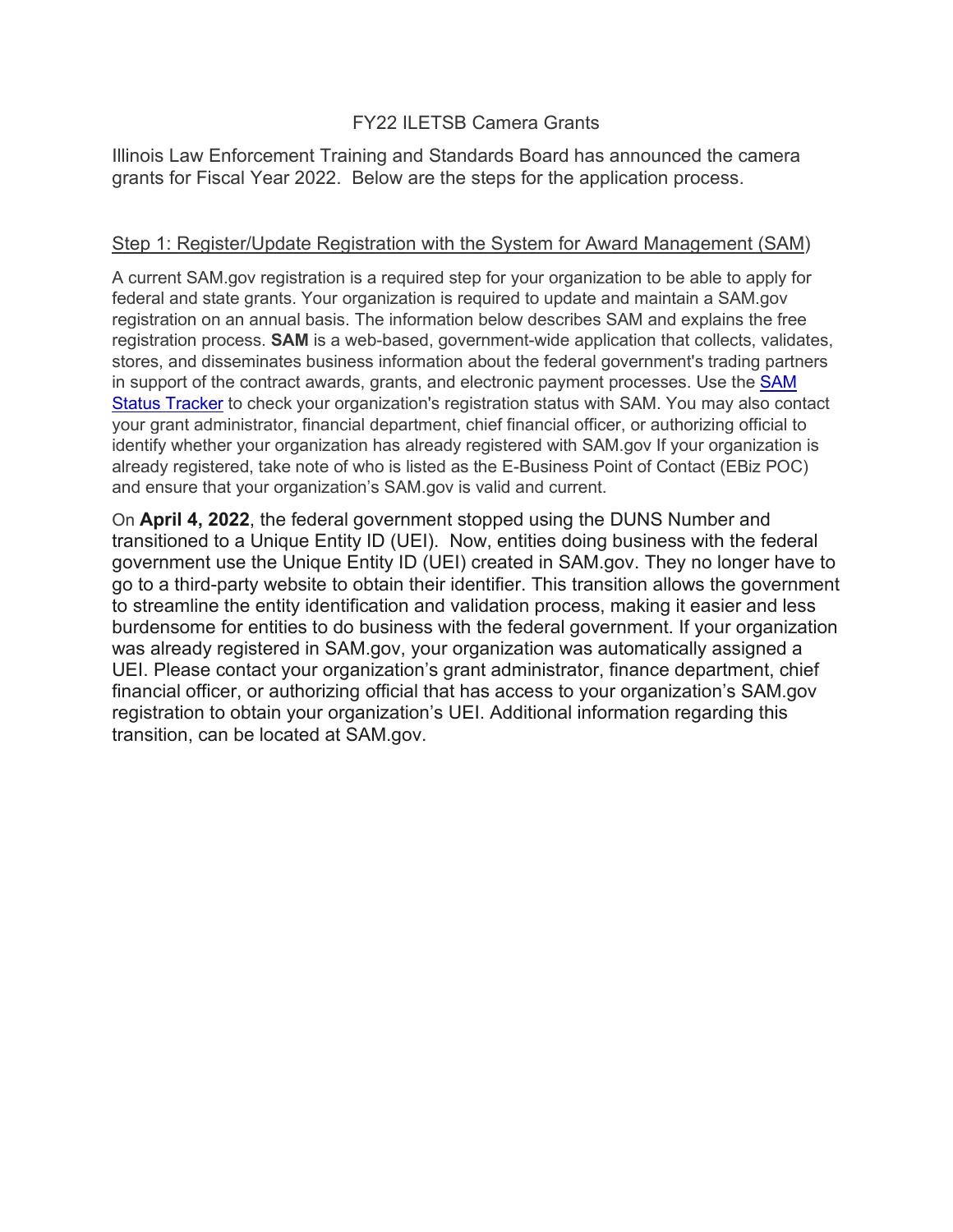# STEP 2: Complete GATA Forms

Like the previous program, all agencies must be GATA pre-qualified, and the agency/organization must have an approved FY22 ICQ within the GATA Grantee Portal (this can take several weeks if not already completed and approved). All agencies must be compliant will all statutory obligations, training mandates and ILETSB Rules at the time of application and prior to being awarded any funds.

- 1. The GATA Conflict Disclosure Affidavit found here: [Uniform Grant Agreement Affidavit of Disclosure of Conflicts of Interest](https://www.ptb.illinois.gov/media/1706/gata-disclosure-of-conflicts-of-interest-grantee.pdf) **NOTE: PLEASE SAVE AS "(your agency name) conflict"**
- 2. The GATA Uniform Application Packet found here: [Uniform Application for State Grant Assistance](https://www.ptb.illinois.gov/media/1704/fy22-iletsb-gata-uniform-application.pdf) **NOTE: PLEASE SAVE AS "(your agency name) application"**

STEP 3: Complete "Survey Monkey" Application Worksheet

<https://www.surveymonkey.com/r/iletsb22>

# Step 4: Ensure an updated W-9 is on file with the Illinois Comptroller's Office (IOC)

The grantee must already be established in the vendor statewide database and certified by the Comptroller's Vendor Unit before payment of a grant can be considered. Please check to verify that your agency's W-9 has not changed recently. If your W-9 has changed due to such things as an address change or FEIN change, please include the new W-9 in your application package.

# Step 5: Submit Application Materials

*After completing the survey monkey, submit the two GATA forms, and a new W-9 (if necessary) as a complete package to [PTB.Grants@illinois.gov.](mailto:PTB.Grants@illinois.gov) In the subject line put camera grant application with your agency name, and FEIN in the subject line.*

# Eligible Dates of Service:

Under this program, funds will be available to reimburse municipal and county law enforcement agencies for officer-worn and in-car cameras purchased after July 1, 2021 and before June 30, 2022. All equipment purchases must be made and installed prior to the close of the State's fiscal year on June 30, 2022. Eligibility to receive funds from this grant will require the agency to produce a paid invoice indicating a per camera cost that correlate to an amount tendered as payment in full.